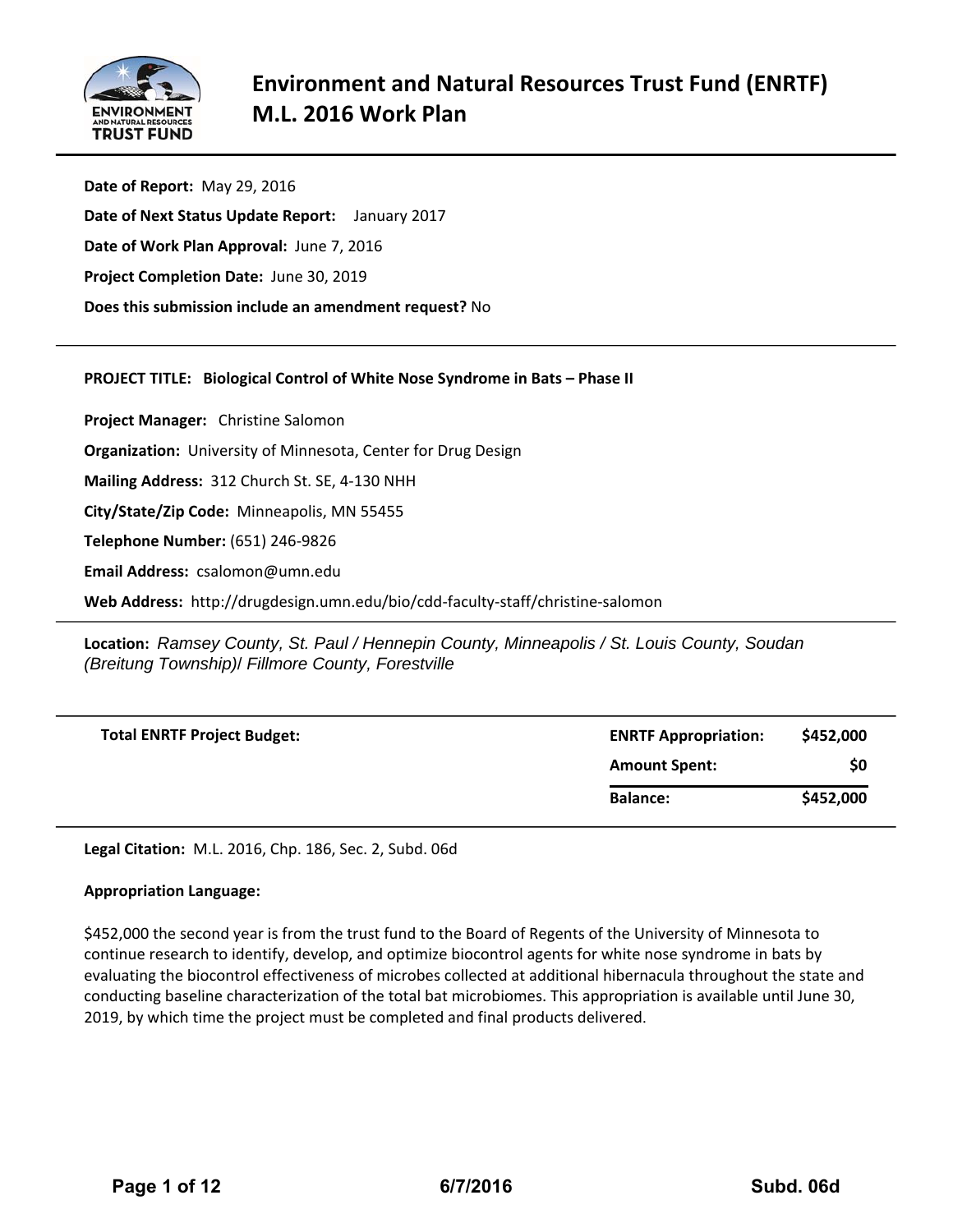## **I. PROJECT TITLE:** Biological Control of White Nose Syndrome in Bats – Phase II

**II. PROJECT STATEMENT:** Our primary goal is to identify, develop and optimize biological control agents for prevention and/or treatment of White Nose Bat Syndrome (WNS) in Minnesota and eventually other locations. WNS is a devastating fungal disease that has decimated bat populations throughout the Northeast and Canada, killing more than 7 million bats to date. Although diseased bats have not been found at any of the major hibernation locations in Minnesota (Soudan Iron Mine and Mystery Cave as of February 2015), WNS *is likely to develop within the next 1‐3 years*. The consequences of these massive bat declines are devastating losses of biodiversity, local species extinctions, and the loss of pest control for forests and agriculture. In the state of Minnesota, the economic value of bats has been estimated to be at least \$1.4 billion per year, which does not include the additional downstream "costs" of water and environmental degradation due to increased pesticide use.

This work is an extension of our current ENTRF project (Harnessing Soudan Mine Microbes: Bioremediation, Bioenergy and Biocontrol) during which we have amassed a large collection of microbes (>500) collected from both bats and roost areas in the Soudan Mine hibernation areas to test as biocontrol agents. Additional bacterial and fungal test isolates will be obtained from bats and roosts from Mystery Cave and other hibernation areas throughout the state and assessed. We previously used non‐pathogenic, faster growing fungi as "proxy" species of the real pathogen to test the biocontrol agents, but have since acquired an authentic culture of the *Pseudogymnoascus destructans* fungal pathogen for all future studies. We are especially interested in further studying and developing fast growing fungi as potential competitors or biocontrol agents and have identified ~50 non‐pathogenic bacteria and fungi as candidates. An additional goal is to characterize the total microbiome of bats from each of the hibernation areas using culture‐dependent and independent methods (DNA sequencing of all microbes from bat swabs). Since the disease has not yet developed among bat populations, this provides a critical window for obtaining samples from healthy bats throughout the state (which we will start to obtain now since we can't predict the arrival date of disease). This foundational data will allow us to compare how the microbial community changes over time due to either application of biocontrol agents or to WNS.

#### **III. OVERALL PROJECT STATUS UPDATES:**

**Project Status as of** January, 2017**:**

**Project Status as of** July, 2017**:**

**Project Status as of** January, 2018**:**

**Project Status as of** July, 2018**:**

**Project Status as of** January, 2019**:**

**Overall Project Outcomes and Results:**

#### **IV. PROJECT ACTIVITIES AND OUTCOMES:**

#### **ACTIVITY 1:** Microbial Antagonist Library

**Description:** Our goal is to identify the best microbial antagonists that can be applied to roost areas and or directly to bats to provide dynamic and long lasting protection against fungal infection. Although we have successfully identified over 50 bacterial and fungal isolates from the Soudan Mine that inhibit the growth of *P. destructans* under laboratory conditions, we do not yet know which species can grow efficiently on either roost substrates or on bats themselves. We also plan to determine which microbial antagonists can successfully grow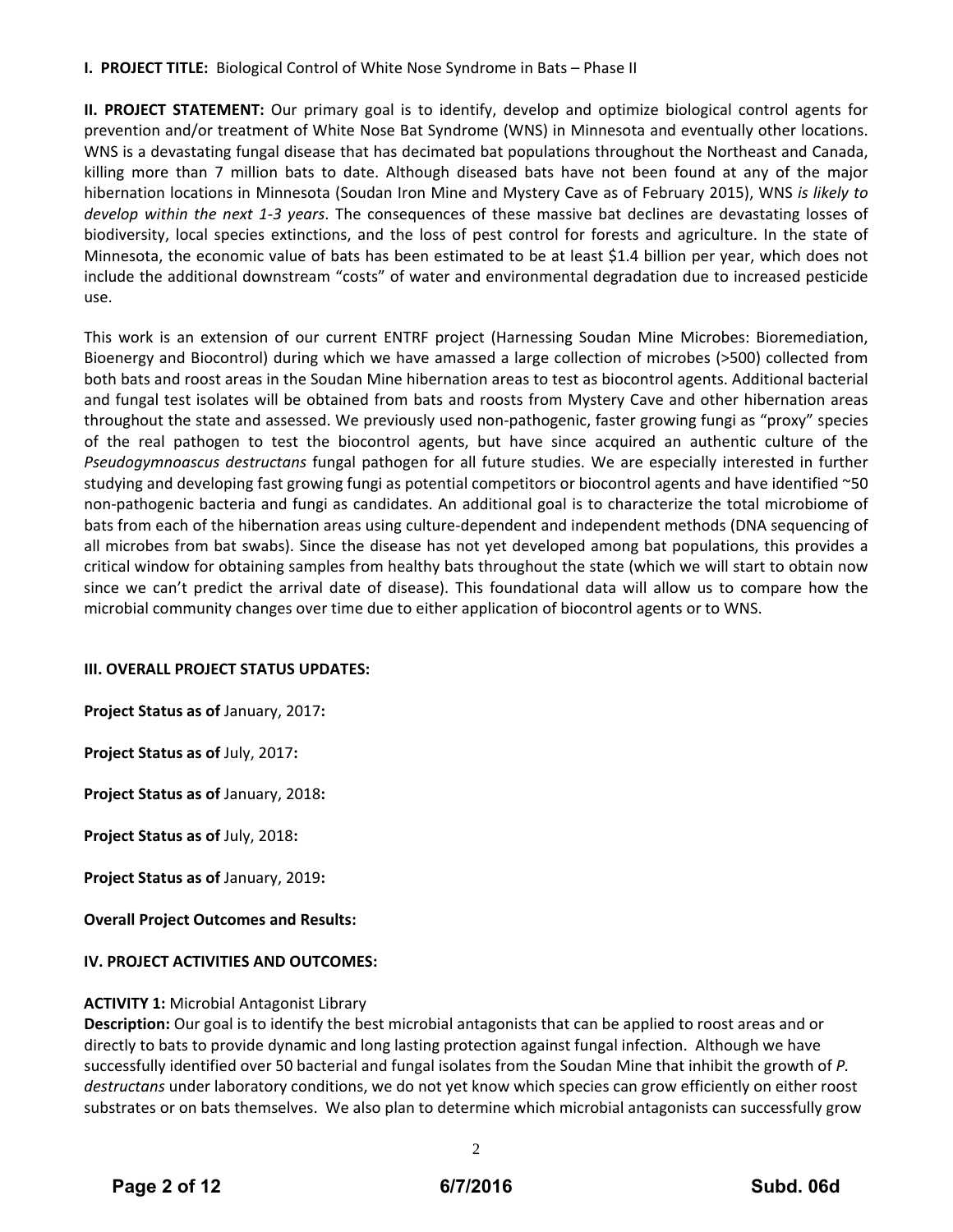on various substrates related to bat habitats throughout Minnesota including limestone, sandstone and greenstone/banded iron (hematite, jasper, chert): See activity 3.

Bacteria and fungi will be collected from bats, roosts, and surfaces from Mystery Cave State Park and other minor hibernation areas in Minnesota that provide representatives from the various different types of substrates. We will especially focus on the non-pathogenic species of fungi found associated with bats as promising and abundant competitors of the WNS fungal pathogen *Pseudogymnoascus destructans*. Live colonies of each strain will be tested on solid media with an agar overlay spread with spores from *P. destructans* (for bacterial antagonists) or with side by side mycelial plugs (for fungal antagonists). Additional assays will include spore germination inhibition and non‐contact dependent antagonism.

#### **Summary Budget Information for Activity 1:**

| <b>ENRTF Budget:</b> | \$222,209 |
|----------------------|-----------|
| <b>Amount Spent:</b> | $\bm{50}$ |
| <b>Balance:</b>      | \$222,209 |

| <b>Outcome</b>                                                                             | <b>Completion Date</b> |
|--------------------------------------------------------------------------------------------|------------------------|
| 1. Isolation and culture of bacteria and fungi (~500 isolates) from bats/roosts in Mystery | 07/01/17               |
| Cave State Park and minor hibernation caves near the Twin Cities                           |                        |
| 2. Characterization of growth and Pd inhibition capacity of bacteria and fungi             | 07/01/18               |
| 3. Determination of mechanism of growth inhibition of best biocontrol agents (top 3)       | 07/01/19               |

**Project Status as of** January, 2017**:**

**Project Status as of** July, 2017**:**

**Project Status as of** January, 2018**:**

**Project Status as of** July, 2018**:**

**Project Status as of** January, 2019**:**

#### **Final Report Summary:**

**ACTIVITY 2:** Characterization of total microbiome associated with bats and roosts throughout Minnesota (culturable and culture‐independent).

**Description:** We will compare the diversity and biocontrol characteristics of the new microbial library (~500 strains) obtained in activity 1 to those already obtained from the Soudan Iron Mine. Each isolate will be characterized using DNA sequencing (16s rRNA gene for bacteria and the ITS region for fungi). These data, together with the morphological and growth inhibition characteristics, will be compared and analyzed to identify any potential patterns of exceptional bioactivity. In addition to the comparing the culturable microbial communities associated with bats and roosts, we will use culture-independent methods to obtain a more complete picture of bacterial and fungal species associated with bats from different locations. DNA will be isolated from bat swabs taken from each location and purified and submitted to the UMN Genomics center for sequencing. We will begin obtaining samples immediately so that we can ideally have a pre-WNS sample set. We will also use these methods to eventually compare the outcomes of treatments on animals and roost materials. The timing of subsequent sampling for full microbiome sequencing will depend on the arrival of WNS disease to the hibernacula. These data will also allow us to compare the microbial communities between bat species and among the different habitats and geographic regions of the state.

#### **Summary Budget Information for Activity 2: ENRTF Budget: \$ 130,922**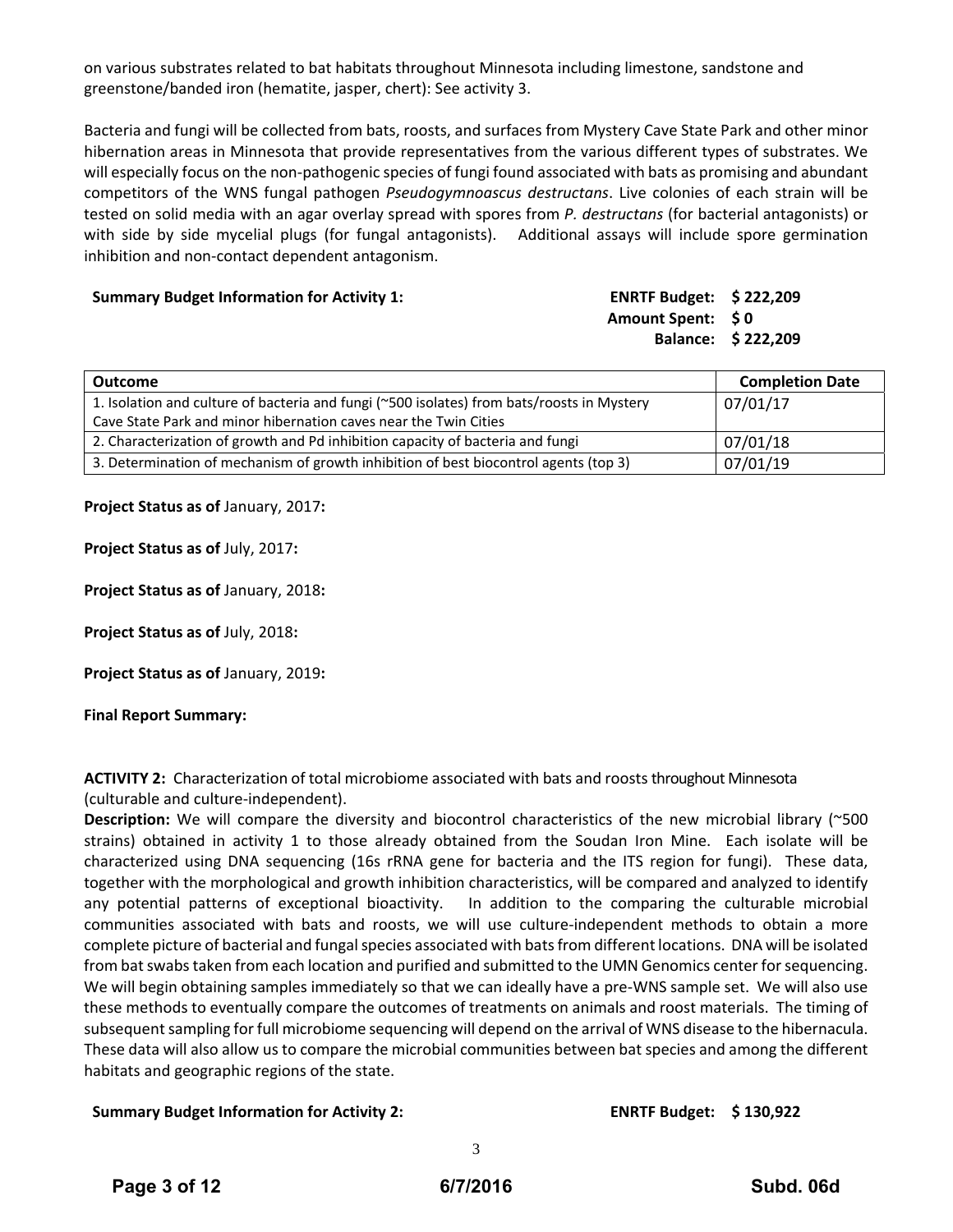#### **Amount Spent: \$ 0 Balance: \$ 130,922**

| <b>Outcome</b>                                                                                                     | <b>Completion Date</b> |
|--------------------------------------------------------------------------------------------------------------------|------------------------|
| 1. Collection of microbial samples from bats in Soudan, Mystery Cave and other locations                           | 07/01/17               |
| for DNA analysis                                                                                                   |                        |
| 2. DNA isolation and sequencing from samples                                                                       | 07/01/18               |
| 3. DNA analysis of total microbial communities and comparison with cultured populations and<br>pre-disease samples | 07/01/19               |

#### **Project Status as of** January, 2017**:**

**Project Status as of** July, 2017**:**

**Project Status as of** January, 2018**:**

**Project Status as of** July, 2018**:**

**Project Status as of** January, 2019**:**

**Final Report Summary:**

### **ACTIVITY 3:** : Development of dissemination methods for application of biocontrol agents

**Description:** Understanding the life cycle of *P. destructans* (Pd) is key to developing the best treatments for WNS. Pd is infamous for producing tough spores (conidia) that can lie dormant in caves for many years until they find their way onto a hibernating bat. It is unknown if Pd can successfully reproduce on natural substrates outside of its bat hosts, which could mean that this pathogen may persist indefinitely in a cave. We need to develop treatments for both bats and their cave environments to successfully combat WNS, as a treatment strategy that only attacks Pd in one place is likely to fail. We propose to screen our Soudan mine microbes that were active against Pd in our initial tests for their ability to combat Pd on bat skin punches and in Minnesota cave roosts and sediments.

Once the most potent biological control microbes are identified (Activity 1), they will be tested for efficacy and specificity under different application environments. The first assay will involve growing each candidate on medias made from each of the three major roost materials: Soudan Mine rock material, limestone (Mystery Cave) and sandstone (Metro area caves). We will test the ability of strains to grow in both liquid and solid medias made from extracts of each substrate type. Once we have identified growth‐positive antagonists, they will be tested against Pd in natural substrate materials. Pd-inoculated soils/substrates will be challenged with inoculations of Soudan mine microbes and changes in Pd growth will be compared with the previously established baseline. Similar studies will be conducted on bat wing punch explants to identify microbes that could be used directly on bats. Microbes that inhibit Pd and grow at an acceptable rate will be considered for scaled‐up testing in natural environments once their environmental safety is evaluated. This component will require optimization of formulation (how the materials will be physically used and applied to roosts and/or bats). Future studies will incorporate these findings for direct testing with live bats.

| <b>Summary Budget Information for Activity 3:</b> | ENRTF Budget: $$98,869$  |  |
|---------------------------------------------------|--------------------------|--|
|                                                   | Amount Spent: \$0        |  |
|                                                   | <b>Balance: \$98,869</b> |  |
|                                                   |                          |  |

#### **Outcome Completion Date**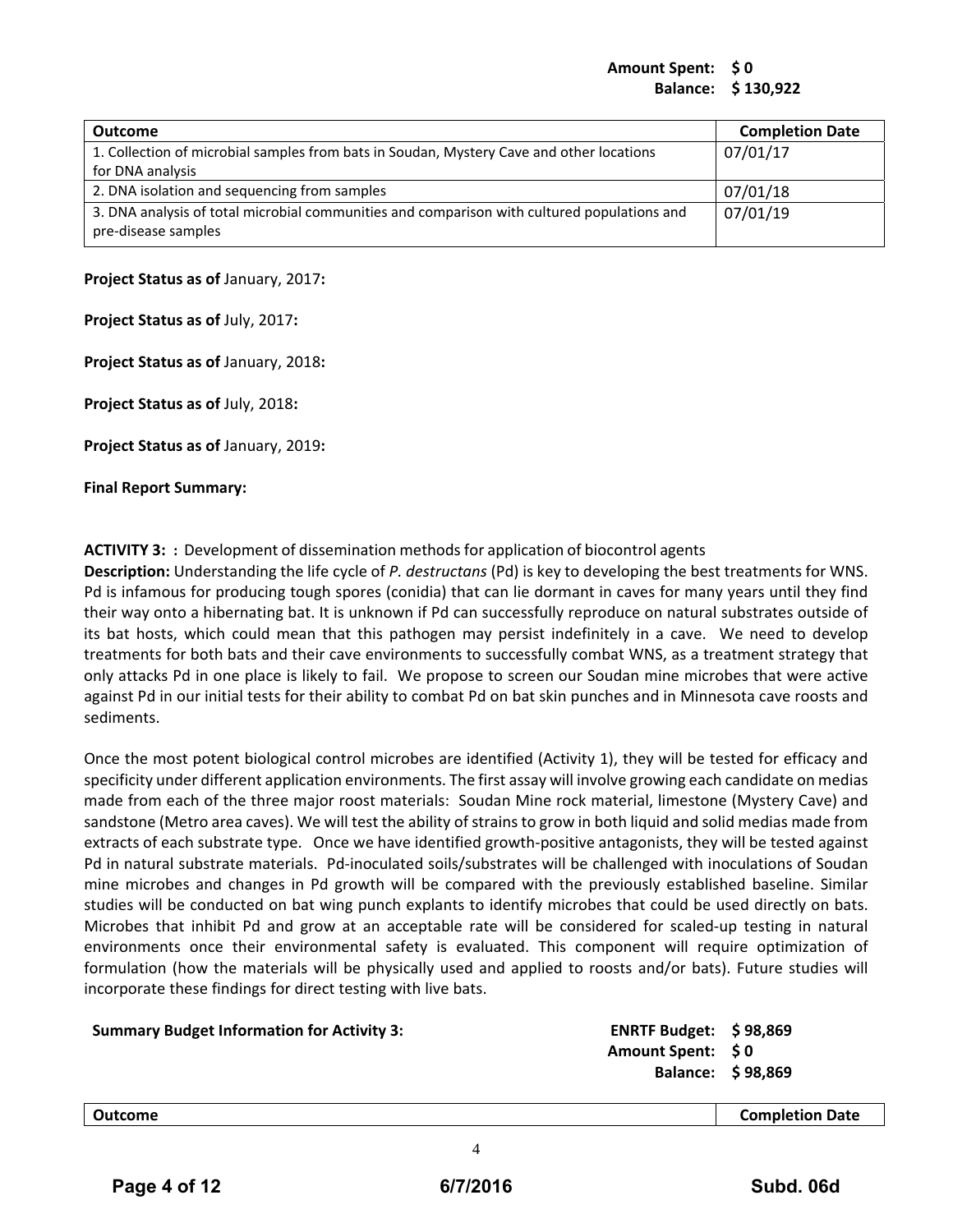| 1. Test the growth of P. destructans on each representative substrate material (Soudan  | 07/01/2017 |
|-----------------------------------------------------------------------------------------|------------|
| Iron Mine material, Mystery Cave limestone and Metro area sandstone)                    |            |
| 2. Test the growth of best antagonist strains on representative substrate materials and | 07/30/2018 |
| bat wing punch explants                                                                 |            |
| 3. Measure inhibition of Pd growth by antagonist strains on substrates and bat wing     | 01/30/2019 |
| punch explants                                                                          |            |
| 4. Optimize treatment formulation for best inhibitors that can grow on each kind of     | 07/01/2019 |
| substrate.                                                                              |            |

**Project Status as of** January, 2017**:**

**Project Status as of** July, 2017**:**

**Project Status as of** January, 2018**:**

**Project Status as of** July, 2018**:**

**Project Status as of** January, 2019**:**

**Final Report Summary:**

#### **V. DISSEMINATION:**

‐ Publications to primary scientific journals will be submitted covering all aspects of this proposal. Seminars and lectures will be given at scientific conferences and to local stakeholders. Strains of interest will be made available through the American Type Culture Collection (ATCC, with appropriate usage restrictions agreed to by the University of Minnesota, LCCMR and the DNR).

‐ Intellectual Property will be kept confidential so that patent protection can be coordinated by the University of Minnesota Office of Technology Commercialization, LCCMR and the DNR. This will be done in accordance with Statute 116p.10, "royalties, copyrights, patents, and sale of products and assets".

‐ Relevant results will also be communicated to the general public through an interactive display at the Soudan Mine Visitor Center that was developed as part of our previous ENRTF project. We are also pursuing the development of a small exhibit at the Science Museum of Minnesota to educate the public about the threat of White Nose Bat Syndrome as well as related current research efforts.

**Project Status as of** January, 2017**:**

**Project Status as of** July, 2017**:**

**Project Status as of** January, 2018**:**

**Project Status as of** July, 2018**:**

**Project Status as of** January, 2019**:**

**Final Report Summary:**

**VI. PROJECT BUDGET SUMMARY:** **A. ENRTF Budget Overview:**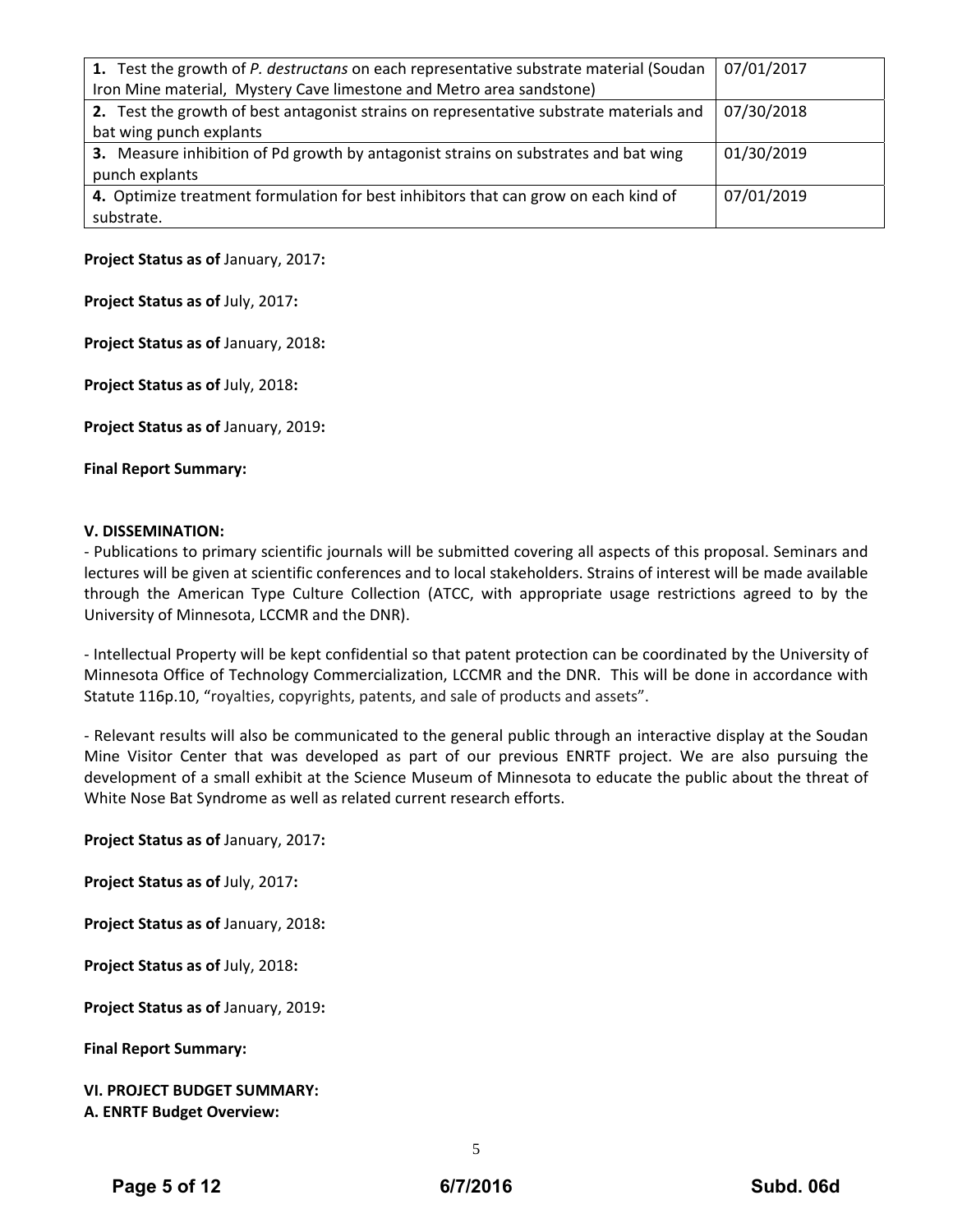| <b>Budget Category</b>                                      | \$ Amount | <b>Overview Explanation</b>                                                                                                                                                                                                                                   |
|-------------------------------------------------------------|-----------|---------------------------------------------------------------------------------------------------------------------------------------------------------------------------------------------------------------------------------------------------------------|
| Personnel                                                   |           |                                                                                                                                                                                                                                                               |
| Christine Salomon,                                          | \$19,836  | Project Manager and Principle Investigator (75%<br>salary, 25% benefits): 5% FTE for each of<br>3 years                                                                                                                                                       |
| 1 postdoctoral Research Associate                           | \$165,388 | (82% salary, 18% benefits): 100% FTE for each<br>of 3 years, sample collections, testing,<br>assay development, biocontrol formulation and<br>optimization, data/statistical analysis                                                                         |
| 1 Technician                                                | \$70,881  | (79% salary, 21% benefits): 50% FTE for each of<br>3 years, sample collections, DNA extractions<br>and analysis, biological assays, media and<br>reagent preparations, data organization                                                                      |
| 1 Research Scientist                                        | \$64,427  | (75% salary, 25% benefits): 25% FTE for each of<br>3 years, sample collections with focus on fungi,<br>fungal taxonomy and characterization, data<br>analysis and management                                                                                  |
| 1 undergraduate student technician                          | \$21,000  | 50% FTE for each of 3 years, media and sample<br>prep, sample management, fungal cultivations,<br>general lab support                                                                                                                                         |
| <b>Equipment/Tools/Supplies:</b>                            | \$        |                                                                                                                                                                                                                                                               |
| <b>Activity 1</b>                                           |           |                                                                                                                                                                                                                                                               |
| Supplies for microbial isolations and<br>characterization   | \$50,000  | growth media, reagents, antibiotics, petri dishes,<br>tubes, DNA isolation supplies (extraction kits \$350<br>per kit x 4 per year) general lab supplies (gloves, tips,<br>tubes, etc.), chemicals, solvents, glassware. For 2<br>FTE scientists for 3 years. |
| Microscopy                                                  | \$2,500   | Scanning electron, light, confocal microscopes-<br>hourly instrument fees at CBS Biological Imaging<br>Facility \$25-37 per hour plus specimen<br>preparation fees, ~20 hours per year                                                                        |
| <b>Activity 2:</b>                                          |           |                                                                                                                                                                                                                                                               |
| DNA and sequencing supplies                                 | \$3,000   | DNA amplification reagents and consumables,<br>DNA cleanup kits (for $\sim$ 500 strains)                                                                                                                                                                      |
| DNA sequencing (Sanger sequencing)                          | \$10,968  | Sequencing for phylogenetic analysis of<br>bacterial and fungal isolates (AGAC sequencing<br>facilities, \$3.60 per reaction x ~1000 reactions<br>per year x 3 years)                                                                                         |
| DNA sequencing (MiSeq)                                      | \$11,000  | DNA library preparation and amplification<br>services (10.95 x ~ 150 samples per run), MiSeq<br>sequencing paired-end single lane, 300 cycles<br>(\$1,968 per lane) x 3 runs over 3 years.                                                                    |
| <b>Activity 3:</b>                                          |           |                                                                                                                                                                                                                                                               |
| Bioassays (antifungal testing)                              | \$10,000  | Reagents, compounds and consumables<br>(microbiology supplies, antibiotics, plasticware)<br>for biological testing, general lab supplies,<br>glassware. For 0.5 FTE scientists over 2 years                                                                   |
| Instrumentation/core facility fees for<br>chemical analysis | \$2,000   | Fees for core facilities for chemical analysis of<br>active strains (NMR spectroscopy, gas<br>chromatography, mass spectrometry). Hourly                                                                                                                      |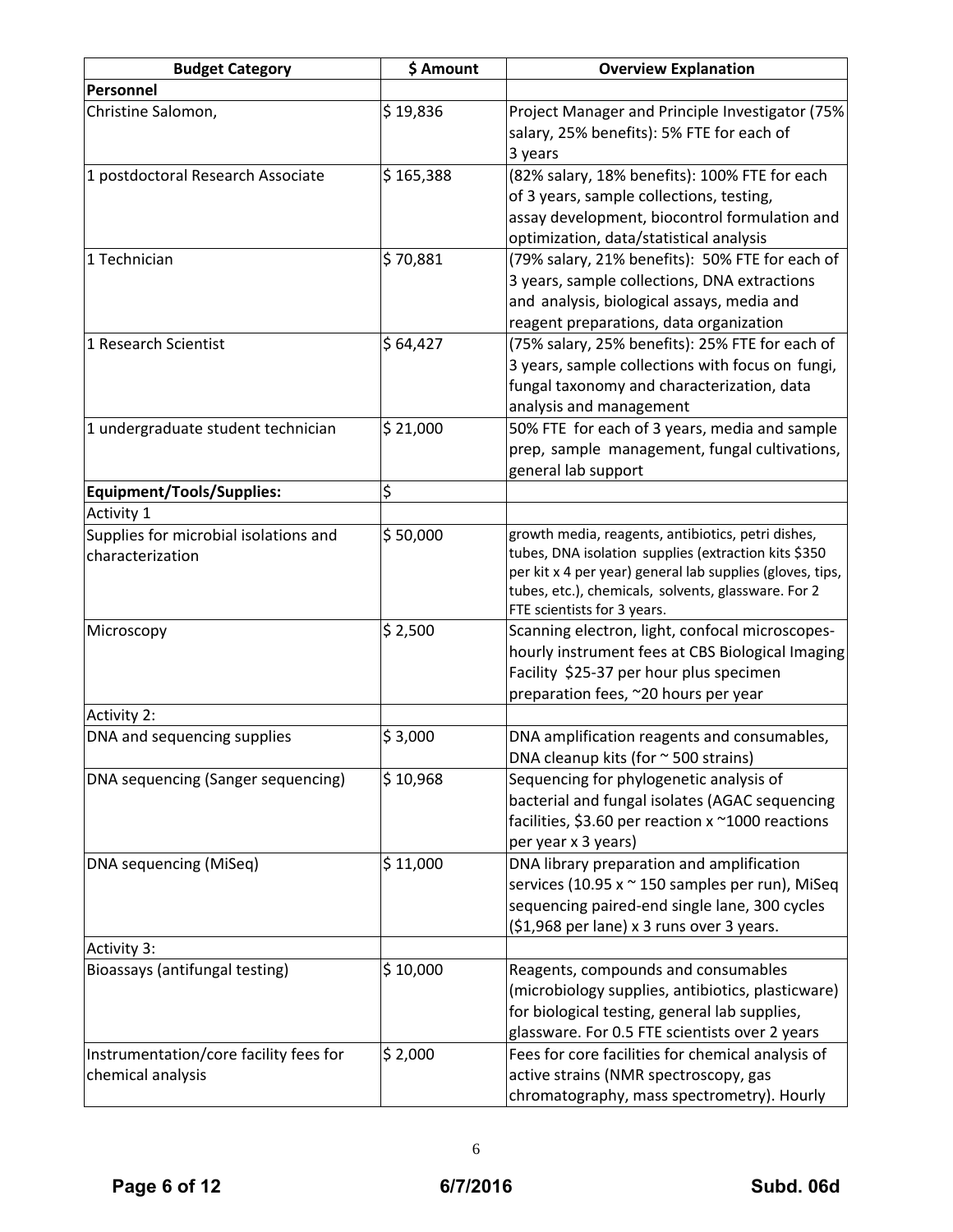|                                                             |          | charages of \$10-40 per hour or per sample,                                                                                                                                                                 |
|-------------------------------------------------------------|----------|-------------------------------------------------------------------------------------------------------------------------------------------------------------------------------------------------------------|
|                                                             |          | estimated at \$1000 per year x 2 years                                                                                                                                                                      |
| Other expenses (all activities)                             |          |                                                                                                                                                                                                             |
| Repair of equipment and instrumentation $\frac{1}{5}$ 3,001 |          | Repair for instruments such as vacuum pumps,<br>water baths, incubators, shakers, etc. and<br>replacement of glassware/components due to<br>inevitable breakage. Estimated at \$1000 per<br>year x 3 years. |
| Publication fees                                            | \$1,500  | ~3 total publications, \$500 per publication<br>charge for open access journals                                                                                                                             |
| Travel Expenses in MN:                                      | \$16,500 | In-state round trip travel between St. Paul and<br>Soudan Mine Park, Mystery Cave and metro area<br>caves: room/board for 2-4 researchers, mileage, est.<br>5-6 trips/yr (0.5-2 days each trip) for 3 yrs   |
| <b>TOTAL ENRTF BUDGET: \$452,000</b>                        |          |                                                                                                                                                                                                             |

**Explanation of Use of Classified Staff:**

**Explanation of Capital Expenditures Greater Than \$5,000:** N/A

**Number of Full‐time Equivalents (FTE) Directly Funded with this ENRTF Appropriation:** 2.3 FTE per year x 3 years

**Number of Full‐time Equivalents (FTE) Estimated to Be Funded through Contracts with this ENRTF Appropriation:**

#### **B. Other Funds:**

|                                | \$ Amount | \$ Amount |                                           |
|--------------------------------|-----------|-----------|-------------------------------------------|
| <b>Source of Funds</b>         | Proposed  | Spent     | <b>Use of Other Funds</b>                 |
| Non-state                      |           |           |                                           |
| US Fish and Wildlife           | \$240,000 |           | Related project on White Nose Bat         |
|                                |           |           | syndrome-sharing of sampling data         |
|                                |           |           | and strains between projects.             |
| <b>State</b>                   |           |           |                                           |
| University of Minnesota (Dept. | \$39,672  | \$        | In kind PI salary support, 3 years at 10% |
| Center for Drug Design)        |           |           | <b>FTE</b>                                |
| University of Minnesota (Dept. | \$239,560 |           | In kind overhead/indirect costs: U of M   |
| Center for Drug Design)        |           |           | rate of 53% of direct costs for 3 years   |
| <b>TOTAL OTHER FUNDS:</b>      | \$519,232 | Ś         |                                           |

### **VII. PROJECT STRATEGY:**

### **A. Project Partners:**

**Dr. Christine Salomon** (UMN) Associate Professor, BioTechnology Institute and Center for Drug Design is an expert in microbial culturing, testing and characterization and will oversee the project and contribute to all activities.

**Dr. Robert Blanchette** (UMN) is a Professor in Plant Pathology and an expert in fungal biology. He will lead the fungal collections and characterizations in all activities.

Additional partners (not funded by ENRTF) include Jim Essig (DNR Park Manager of Soudan Mine State Park) and Dr. Gerda Nordquist (DNR, State Mammologist) who will help coordinate research activities and provide logistical support for sampling and experiments. We are also in communication with key managers with the US Fish and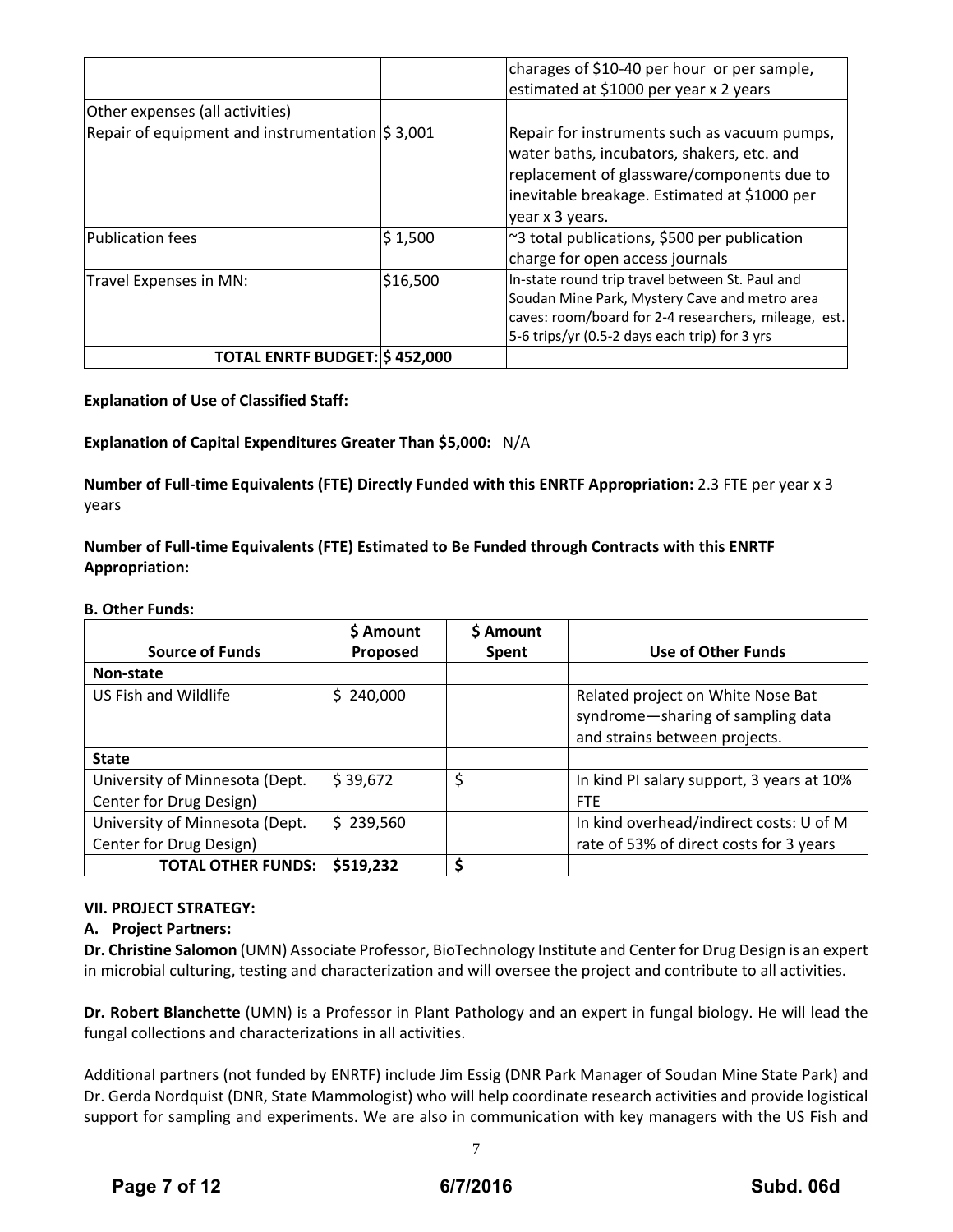Wildlife Service: Richard Geboy, Midwest Regional WNS Coordinator and Jonathan Reichard, National WNS Assistant Coordinator and participate in their hosted monthly national conference calls.

## **B. Project Impact and Long‐term Strategy:**

At the very minimum, our work will provide foundational information about the diversity, abundance andgeographical characteristics of microbial communities associated with both healthy and sick bats (anticipated in the near future) throughout the state of Minnesota. If we are successful at identifying biocontrol agents that inhibit the pathogen, these could be developed into therapeutic tools for disease management in Minnesotaand other affected states. We are also applying for additional grants from the US Fish and Wildlife Federation to expand this work. Due to the rapid spread of the disease and dynamic nature of how diseases change the microbial landscape of their hosts, we anticipate needing to change our focus in the future to characterizing the microbes of surviving bats. We may also need to apply for "Phase 3" round of funding to support the testing of treatments or preventative measures in live bats during hibernation periods, in collaboration with bat disease experts.

### **C. Funding History:**

| <b>Funding Source and Use of Funds</b>                            | <b>Funding Timeframe</b> | \$ Amount |
|-------------------------------------------------------------------|--------------------------|-----------|
| ENTRF 2013-2016 to conduct research on White Nose Syndrome as     | July 2013-July 2016      | \$838,000 |
| a sub- aim of a larger Soudan Mine Microbe project ("Harnessing   |                          |           |
| Soudan Mine Microbes: Bioremediation, Bioenergy and Biocontrol",  |                          |           |
| ML 2013-03F) This investment has led directly to the applied work |                          |           |
| in the proposed application. 100% obligated                       |                          |           |
|                                                                   |                          |           |
|                                                                   |                          |           |

## **VIII. FEE TITLE ACQUISITION/CONSERVATION EASEMENT/RESTORATION REQUIREMENTS: N/A**

## **IX. VISUAL COMPONENT or MAP(S): See attached**

### **X. RESEARCH ADDENDUM: Continuation from previous ENTRF 2013 Research Addendum**

### **XI. REPORTING REQUIREMENTS:**

**Periodic work plan status update reports will be submitted no later than January 2017, July 2017, January** 2018, July 2018 and January 2019. A final report and associated products will be submitted between June 30 **and August 15, 2019.**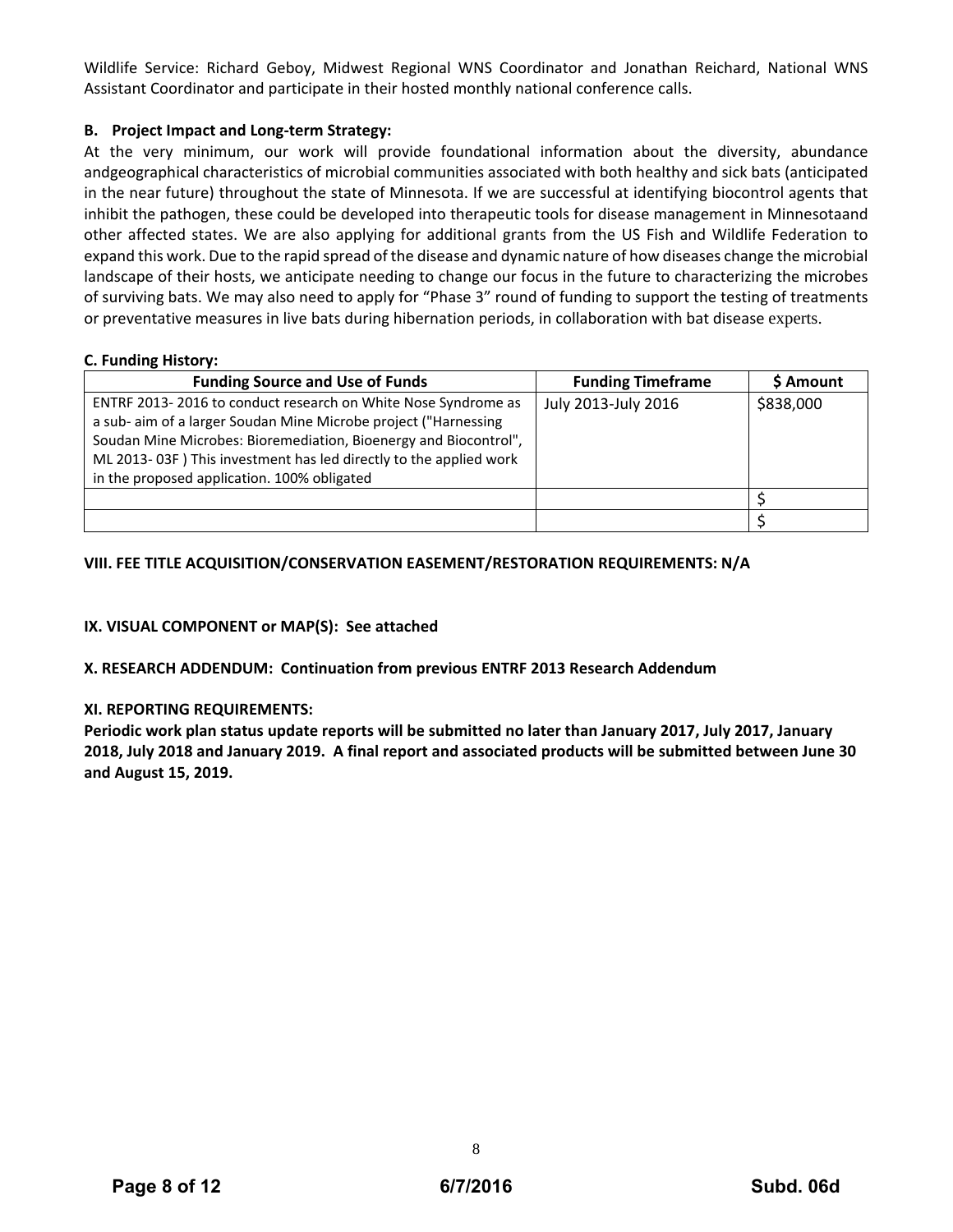## **Environment and Natural Resources Trust Fund**

**M.L. 2016 Project Budget**

**Project Title:** *Biological Control of White Nose Syndrome in Bats – Phase II*

**Legal Citation:** M.L. 2016, Chp. 186, Sec. 2, Subd. 06d

**Project Manager:** *Christine Salomon*

**Organization:** *University of Minnesota, Center for Drug Design*

**M.L. 2016 ENRTF Appropriation: \$452,000** 

**Project Length and Completion Date:** *3 Years, July 1, 2016-June 30, 2019*

#### **Date of Report:** May 29, 2016

| <b>ENVIRONMENT AND NATURAL RESOURCES TRUST</b><br><b>FUND BUDGET</b>                                                                                                                                                                                                                                                                                                           | <b>Activity 1</b><br><b>Budget</b> | <b>Amount Spent</b> | <b>Activity 1</b><br><b>Balance</b> | <b>Activity 2</b><br><b>Budget</b> | <b>Amount Spent</b> | <b>Activity 2</b><br><b>Balance</b> | <b>Activity 3</b><br><b>Budget</b> | <b>Amount Spent</b> | <b>Activity 3</b><br><b>Balance</b> | <b>TOTAL</b><br><b>BUDGET</b> | <b>TOTAL</b><br><b>BALANCE</b> |
|--------------------------------------------------------------------------------------------------------------------------------------------------------------------------------------------------------------------------------------------------------------------------------------------------------------------------------------------------------------------------------|------------------------------------|---------------------|-------------------------------------|------------------------------------|---------------------|-------------------------------------|------------------------------------|---------------------|-------------------------------------|-------------------------------|--------------------------------|
| <b>BUDGET ITEM</b>                                                                                                                                                                                                                                                                                                                                                             | Fill in your activity title here.  |                     |                                     | Fill in your activity title here.  |                     |                                     | Fill in your activity title here.  |                     |                                     |                               |                                |
| <b>Personnel (Wages and Benefits)</b>                                                                                                                                                                                                                                                                                                                                          | \$151,709                          | \$0                 | \$151,709                           | \$104,454                          | \$0                 | \$104,454                           | \$85,368                           | \$0                 | \$85,368                            | \$341,53                      | \$341,53                       |
| Christine Salomon, Project Manager and Principle Investigator<br>(75% salary, 25% benefits): 5% FTE for each of 3 years, \$19,836                                                                                                                                                                                                                                              |                                    |                     |                                     |                                    |                     |                                     |                                    |                     |                                     |                               |                                |
| 1 Postdoctoral researcher (82% salary, 18% benefits): 100% FTE for<br>each of 3 years, \$165,388                                                                                                                                                                                                                                                                               |                                    |                     |                                     |                                    |                     |                                     |                                    |                     |                                     |                               |                                |
| 1 technician (79% salary, 21% benefits): 50% FTE for each of 3<br>years, \$70,881                                                                                                                                                                                                                                                                                              |                                    |                     |                                     |                                    |                     |                                     |                                    |                     |                                     |                               |                                |
| 1 Research Scientist (75% salary, 25% benefits): 25% FTE for each<br>of 3 years, \$64,427                                                                                                                                                                                                                                                                                      |                                    |                     |                                     |                                    |                     |                                     |                                    |                     |                                     |                               |                                |
| 1 Undergraduate student technicians (100% salary): 50% FTE for<br>each of 3 years, \$21,000                                                                                                                                                                                                                                                                                    |                                    |                     |                                     |                                    |                     |                                     |                                    |                     |                                     |                               |                                |
| Equipment/Tools/Supplies                                                                                                                                                                                                                                                                                                                                                       |                                    |                     |                                     |                                    |                     |                                     |                                    |                     |                                     |                               |                                |
| Supplies for microbiology collections, isolations and purifications:<br>growth media, reagents, antibiotics, petri dishes, tubes, DNA<br>isolation supplies (extraction kits \$350 per kit x 4 per year) gen<br>lab supplies (gloves, tips, tubes, etc.), chemicals, solvents,<br>glassware. For 2 FTE scientists for 3 years (approximately \$8000<br>per scientist per year) | \$50,000                           | \$0                 | \$50,000                            |                                    |                     |                                     |                                    |                     |                                     | \$50,00                       | \$50,000                       |
| microscopy fees/core facilities: Scanning electron, light, confo<br>microscopes-hourly instrument fees at CBS Biological Imaging<br>Facility \$25-37 per hour plus specimen preparation fees, ~20<br>hours per year                                                                                                                                                            | \$2,500                            | \$0                 | \$2,500                             |                                    |                     |                                     |                                    |                     |                                     | \$2,50                        | \$2,500                        |
| DNA sequencing and supplie: DNA amplification reagents and<br>consumables, DNA cleanup kits (for ~ 500 strains)                                                                                                                                                                                                                                                                |                                    |                     |                                     | \$3,000                            | \$0                 | \$3,000                             |                                    |                     |                                     | \$3,00                        | \$3,000                        |

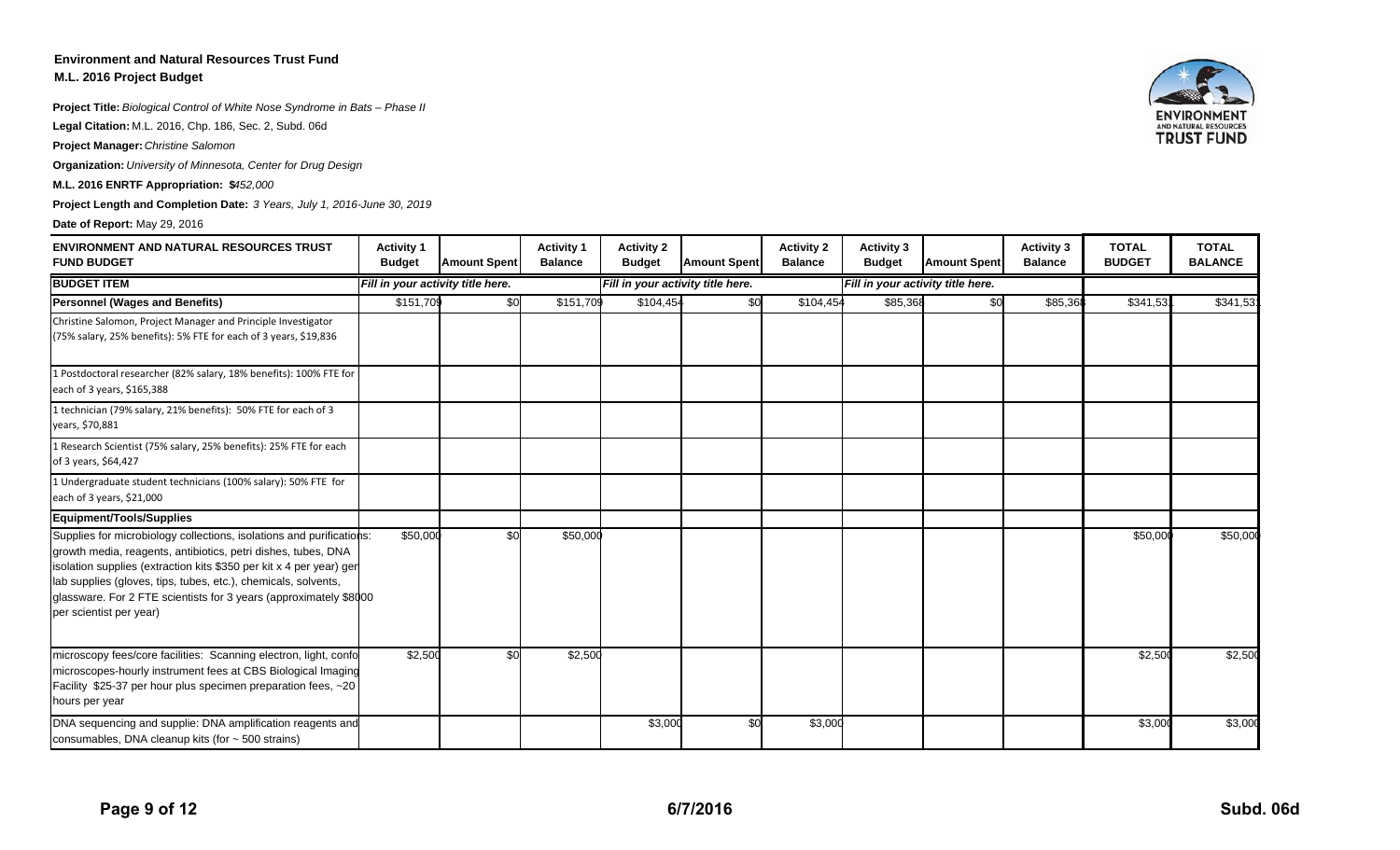| DNA sequencing (Sanger sequencing): Sequencing for<br>phylogenetic analysis of bacterial and fungal isolates (AGAC<br>sequencing facilities, \$3.60 per reaction x ~1000 reactions per<br>year x 3 years)                                                                                                                                           |           |     |           | \$10,968  | \$0 | \$10,968  |          |     |          | \$10,968  | \$10,968  |
|-----------------------------------------------------------------------------------------------------------------------------------------------------------------------------------------------------------------------------------------------------------------------------------------------------------------------------------------------------|-----------|-----|-----------|-----------|-----|-----------|----------|-----|----------|-----------|-----------|
| DNA sequencing (MiSeq Illumina sequencing) DNA library<br>preparation and amplification services (10.95 $x \sim 150$ samples per<br>run), MiSeq sequencing paired-end single lane, 300 cycles<br>(\$1,968 per lane) x 3 runs over 3 years.                                                                                                          |           |     |           | \$11,000  | \$0 | \$11,000  |          |     |          | \$11,00   | \$11,000  |
| Bioassay supplies: Reagents, compounds and consumables<br>(microbiology supplies, antibiotics, plasticware) for biological<br>testing, general lab supplies, glassware. For 0.5 FTE scientists<br>over 2 years                                                                                                                                      |           |     |           |           |     |           | \$10,000 | \$0 | \$10,000 | \$10,00   | \$10,000  |
| Instrument and core facilty fees for chemical analysis: Fees for<br>core facilities for chemical analysis of active strains (NMR<br>spectroscopy, gas chromatography, mass spectrometry). Hourly<br>charages of \$10-40 per hour or per sample, estimated at \$1000<br>per year x 2 years                                                           |           |     |           |           |     |           | \$2,000  | \$0 | \$2,000  | \$2,00    | \$2,000   |
| <b>Travel expenses in Minnesota</b>                                                                                                                                                                                                                                                                                                                 |           |     |           |           |     |           |          |     |          |           |           |
| Travel between St. Paul and: Soudan Mine (444 miles round trip),<br>Mystery Cave (240 miles) at \$.52 per mile. Metro area cave trips<br>(~10-20 miles round trip). Lodging for 2-4 researchers for 1-2<br>days per trip, plus meals. Estimated 2 trips to Soudan, 2 trips to<br>Mystery Cave and 3-4 trips to Metro area caves per year x 3 years. | \$16,500  | \$0 | \$16,500  |           |     |           |          |     |          | \$16,50   | \$16,500  |
| Other                                                                                                                                                                                                                                                                                                                                               |           |     |           |           |     |           |          |     |          |           |           |
| publication fees (\$500 per manuscript for open access publication<br>x 3)                                                                                                                                                                                                                                                                          | \$500     | \$0 | \$500     | \$500     | \$0 | \$500     | \$500    | \$0 | \$500    | \$1,500   | \$1,500   |
| Repair for instruments such as vacuum pumps, water baths,<br>incubators, shakers, etc. and replacement of<br>glassware/components due to inevitable breakage. Estimated at<br>\$1000 per year x 3 years.                                                                                                                                            | \$1,000   | \$0 | \$1,000   | \$1,000   | \$0 | \$1,000   | \$1,001  | \$0 | \$1,00'  | \$3,00    | \$3,00'   |
| <b>COLUMN TOTAL</b>                                                                                                                                                                                                                                                                                                                                 | \$222,209 | \$0 | \$222,209 | \$130,922 | \$0 | \$130,922 | \$98,869 | \$0 | \$98,869 | \$452,000 | \$452,000 |